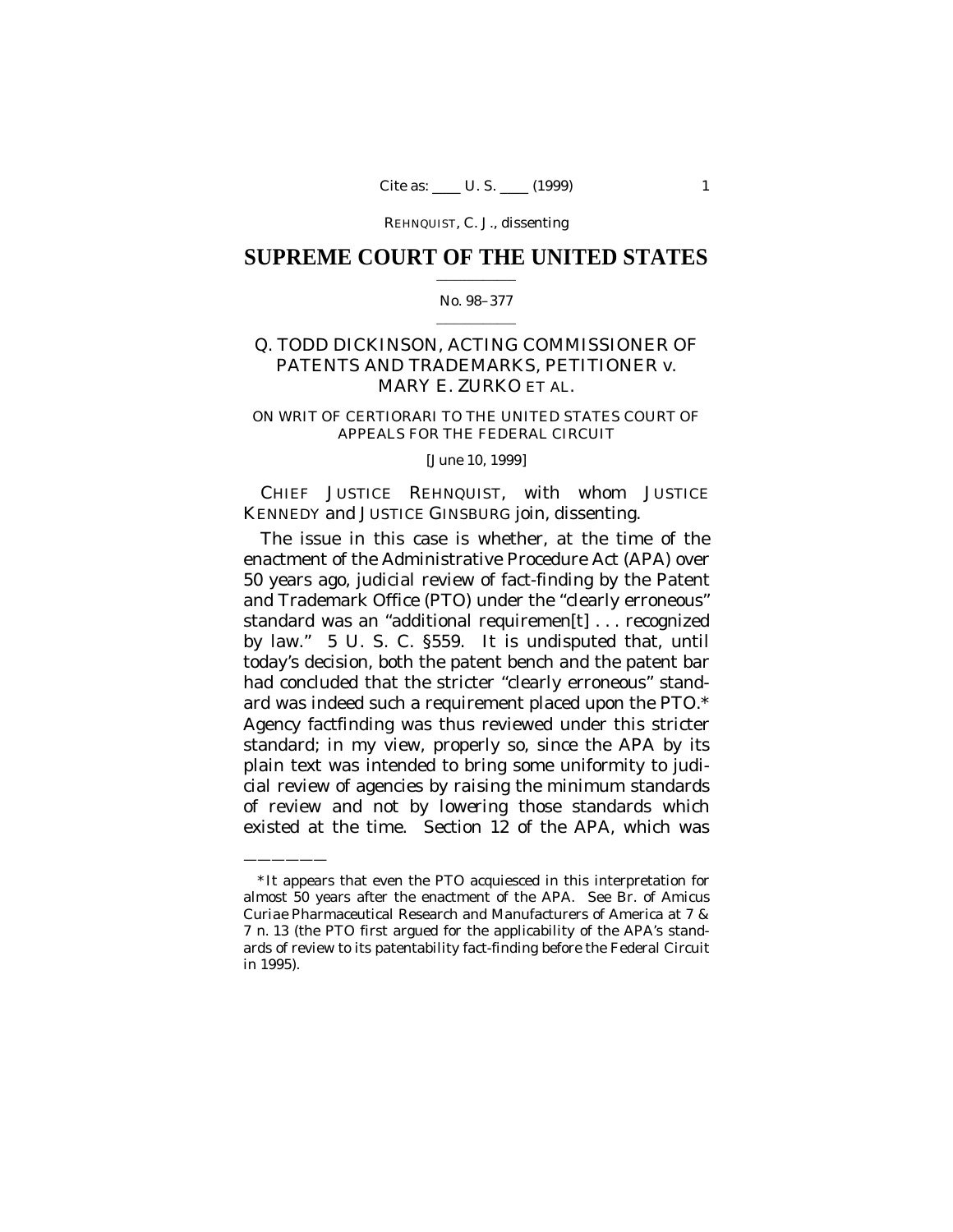### REHNQUIST, C. J., dissenting

ultimately codified as §559, provided that "[n]othing in this Act shall be held to diminish the constitutional rights of any person or to limit or repeal additional requirements imposed by statute or otherwise recognized by law." Pub. L. 404, 79th Cong., 60 Stat. 237, 244 (1946). As a result, we must decide whether the "clearly erroneous" standard was indeed otherwise recognized by law in 1946.

This case therefore turns on whether the 89 or so cases identified by the Court can be read as establishing a requirement placed upon agencies that was more demanding than the uniform minimum standards created by the APA. In making this determination, I would defer, not to agencies in general as the Court does today, but to the Court of Appeals for the Federal Circuit, the specialized Article III court charged with review of patent appeals. In this case the unanimous en banc Federal Circuit and the patent bar both agree that these cases recognized the "clearly erroneous" standard as an "additional requirement" placed on the PTO beyond the APA's minimum procedures. I see no reason to reject their sensible and plausible resolution of the issue.

Nor do I agree with the Court, *ante*, at 4, that either the plain language of §559 or the original §12 impose any sort of "clear statement rule" on the common law. Section 12 of the APA expressly stated that requirements which predated the APA and were "otherwise recognized by law" were unaffected by the Act. If Congress had meant "otherwise recognized by law" to mean "clearly recognized by law," it certainly could have said so, but did not. I also reject the notion that §559's separate *textual* requirement that *subsequent* statutes superseding or modifying the APA must do so "expressly," 5 U. S. C. §559, should be read to impose a *nontextual* clear statement rule for the *antecedent* common law requirements that the APA supplemented. There is no tension whatsoever between the goals of preserving more rigorous common law require-